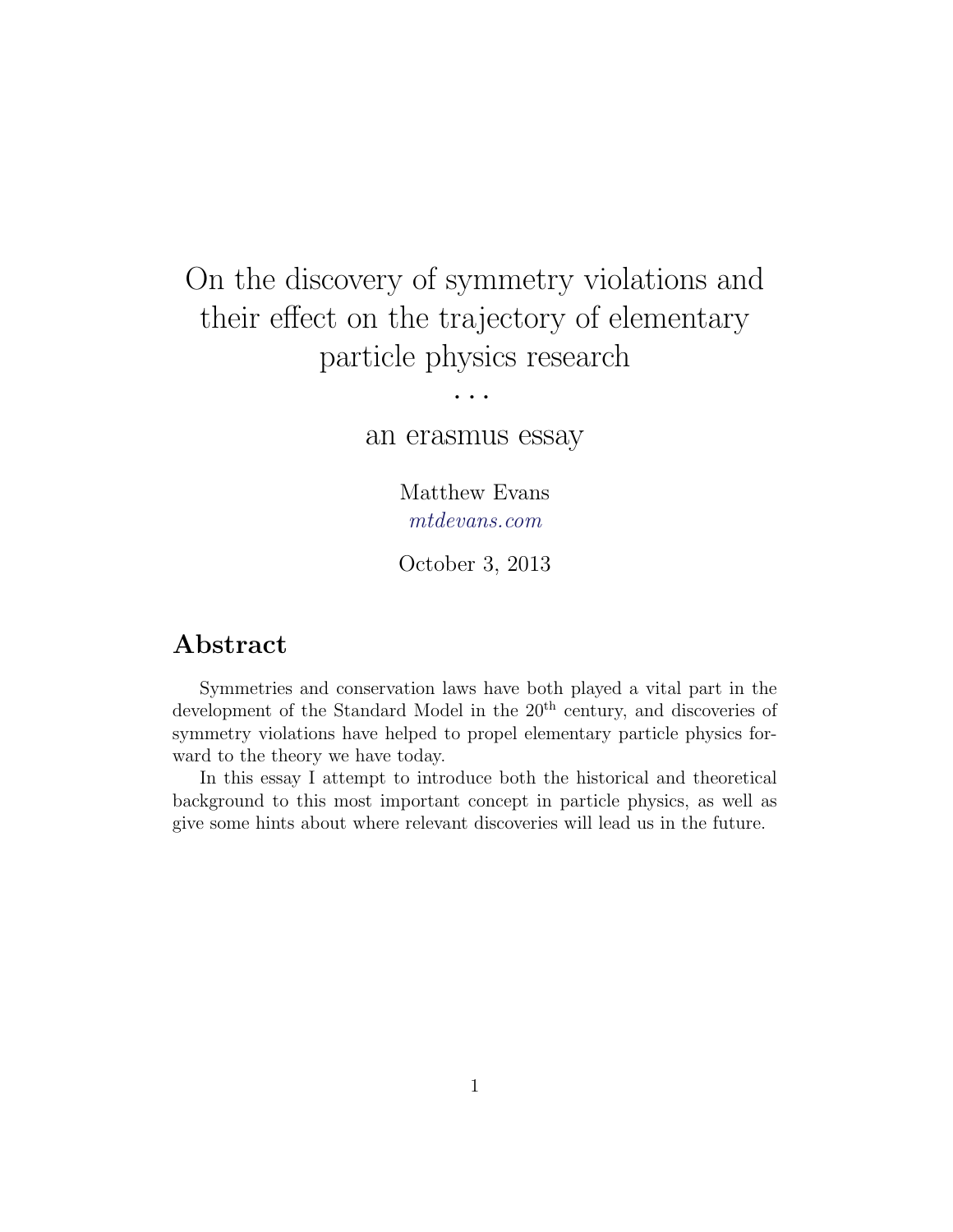## Introduction

Since serious study of the physical world began, physicists have held certain principles to be of great operational importance. One such principle is that of symmetries and their corresponding conservation laws. It is by using such laws that many physical problems are vastly simplified, apparently disparate quantities are related, and reasonable predictions about the future – and even forthcoming discoveries – can be made.

In the early  $20<sup>th</sup>$  century, a particular natural symmetry began to interest physicists. A century earlier, in 1815, Jean-Baptiste Biot had discovered that some molecules have a certain 'handedness' – two versions of the same molecule which look like mirror images of each other – but otherwise have the same properties, earning them the moniker 'optical isomers'. During the formulation of quantum mechanics in the 1920s, this left-right mirror symmetry, known in physics as 'parity', was successfully incorporated by Eugene Wigner; he proved that changes in the parity of atomic energy levels was based on something fundamental: the law of conservation of parity in the electromagnetic interaction [\[47,](#page-17-0) p. 396].

Soon thereafter, parity invariance was confirmed in the strong interaction, too; without experimental evidence to the contrary, it was likewise assumed that the same would be true of the weak interaction. However, tentative signs that this might not be the case were noted in 1956 by two young physicists from China, Tsung Dao Lee and Chen Ning Yang, after a careful review of the literature available to them. Lee, Krishna Myneni explains, had been described as "one of the most brilliant theoretical physicists then known". Of Yang we read, "For a while Yang had tried experimental physics, but it was not to be. Other graduate students had teased him, 'Where there was a bang, there was Yang'." [\[29\]](#page-15-0)

Experimental incompetencies aside, it was clear these physicists were sharp, and seeking to make a name for themselves. Indeed, in this respect, it might be said they overachieved: Yang & Lee published an article which in many ways changed our fundamental understanding of Physics, proposing a solution to a problem known then as the ' $\tau$ - $\theta$  puzzle'.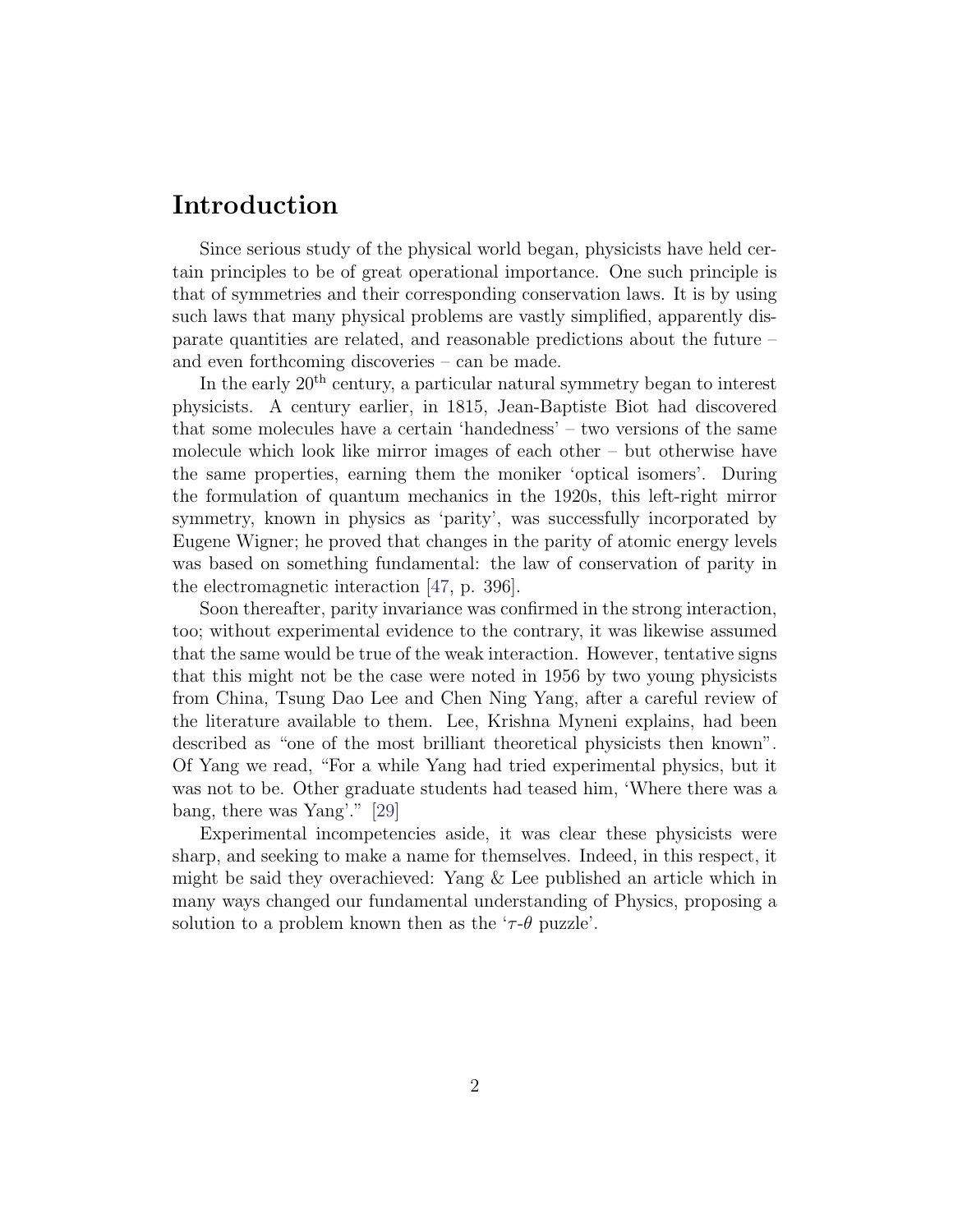## The  $\tau$ - $\theta$  Puzzle

When observing the decays of cosmic particles, two University of Manchester physicists, G. D. Rochester and C. C. Butler, noted decays in the shape of a V, where two oppositely charged particles came from nowhere in the bubble chamber. After more research, this particle was confirmed and dubbed the  $\tau$ , with decay  $\tau \to 2\pi$ <sup>[1](#page-2-0)</sup>. Later, it was discovered that another particle decayed into three pions, and this was named the  $\theta$  particle. However, surrounding these particles was a tantalizing mystery. When their properties were measured, they both had the same spin, mass, etc., but the decay products appeared to have opposite parities: the  $\tau$  had positive and the  $\theta$  had negative parity.

Naturally, from the similarity of their properties, it seemed unlikely these were two distinct particles, but given that parity was assumed to be conserved, this conclusion found itself excluded. Noting, however, this assumption had never actually been experimentally tested, Lee and Yang proposed [\[24\]](#page-15-1) several experiments to rectify this, and simultaneously found a solution for this puzzle.

The first experiment they proposed was based on the  $\beta$ -decay in radioactive <sup>60</sup>Co nuclei, whose decay is as follows:

$$
^{60}Co \rightarrow ^{60}Ni^* + e^- + \bar{\nu}_e
$$
 (1)

Assuming parity is violated in this interaction, the electrons ought to be ejected differently before and after the parity transformation.

The experiment was soon undertaken by C. S. Wu and other collaborators in the year 1957. [\[8\]](#page-13-0) In her experiment, Wu aligned the spins of a sample of <sup>60</sup>Co with an external magnetic field. The sample was cooled to 0.01K to ensure as many nuclear spins would align as possible. Wu then counted the resulting decay products of the atoms along with the direction of their propagation. After a parity transformation was applied, by means of flipping the magnetic field direction, the same measurements were taken once again. A schematic representation of the experiment is given in Figure [1.](#page-3-0)

The results of the experiment were surprising and ground-breaking (figure [2\)](#page-3-1). Rather than the electrons being emitted in the same relative direction before and after the parity transformation, it was observed the electrons

<span id="page-2-0"></span><sup>&</sup>lt;sup>1</sup>This is not the  $\tau$  meson discovered later, but the name at the time for the particle which later came to be identified, along with the  $\theta$ , as the kaon.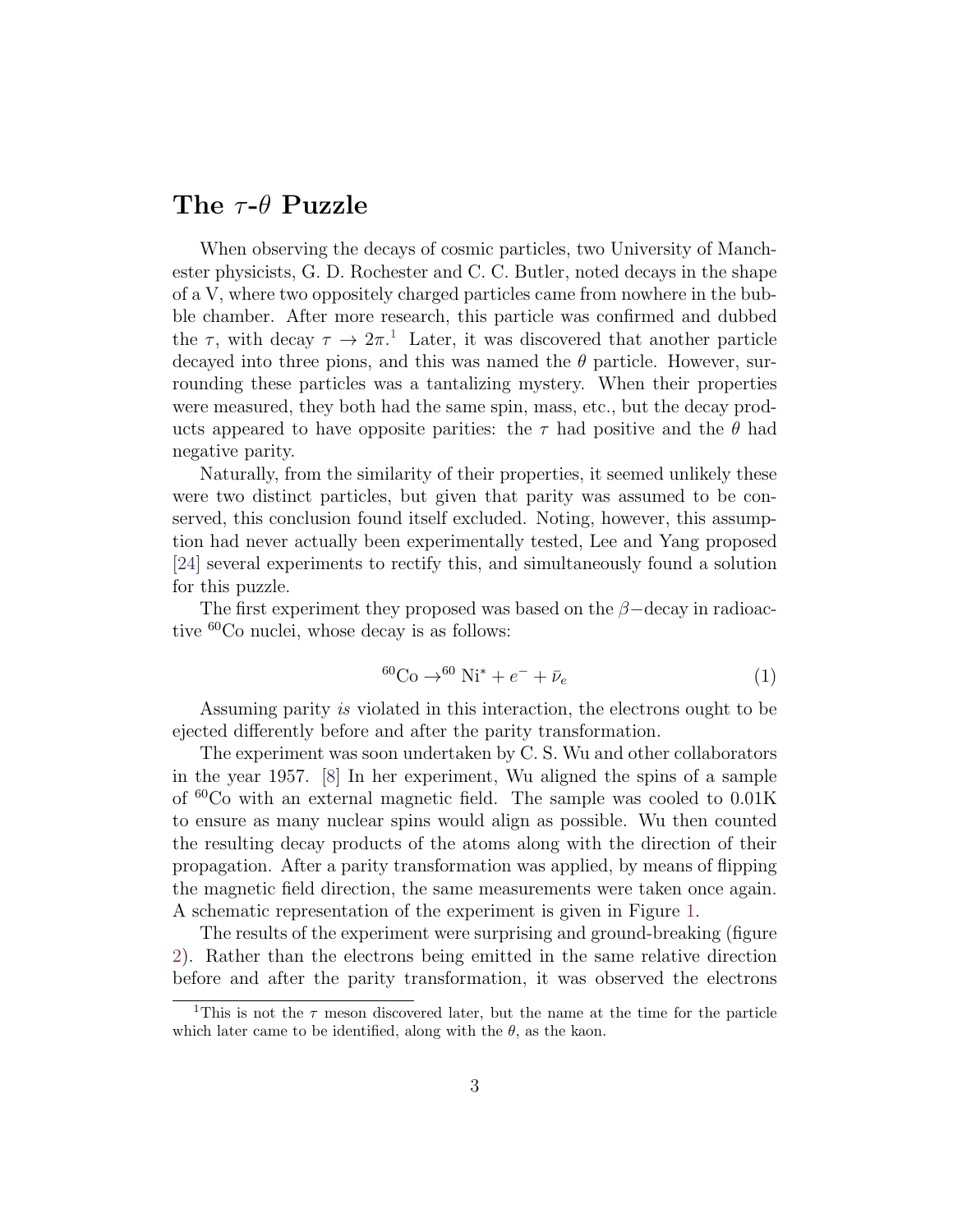<span id="page-3-0"></span>

Figure 1: Schematic representation of the experiment performed by Wu et al.<sup>a</sup> On the left, the electrons can be seen being emitted in the direction of the nuclear spin, whilst on the right they are emitted opposite to the nuclear spin - that is, mirror symmetry is broken in the beta decay of  ${}^{60}Co$ .

<sup>a</sup> A far more [beautiful artistic schematic](http://www.flickr.com/photos/22611996@N02/6219132038/in/photostream/) exists which unfortunately cannot be reproduced [\[44\]](#page-16-0).

<span id="page-3-1"></span>

Figure 2: The results of the experiment from Wu's original publication. As can be seen, the  $\beta$  particles are emitted in a preferred direction with respect to the spin, contrary to that predicted by Lee and Yang if parity were conserved. The strength of the asymmetry fades as time passes, since the sample heats up causing the orientation of the nuclear spins to become less orderly.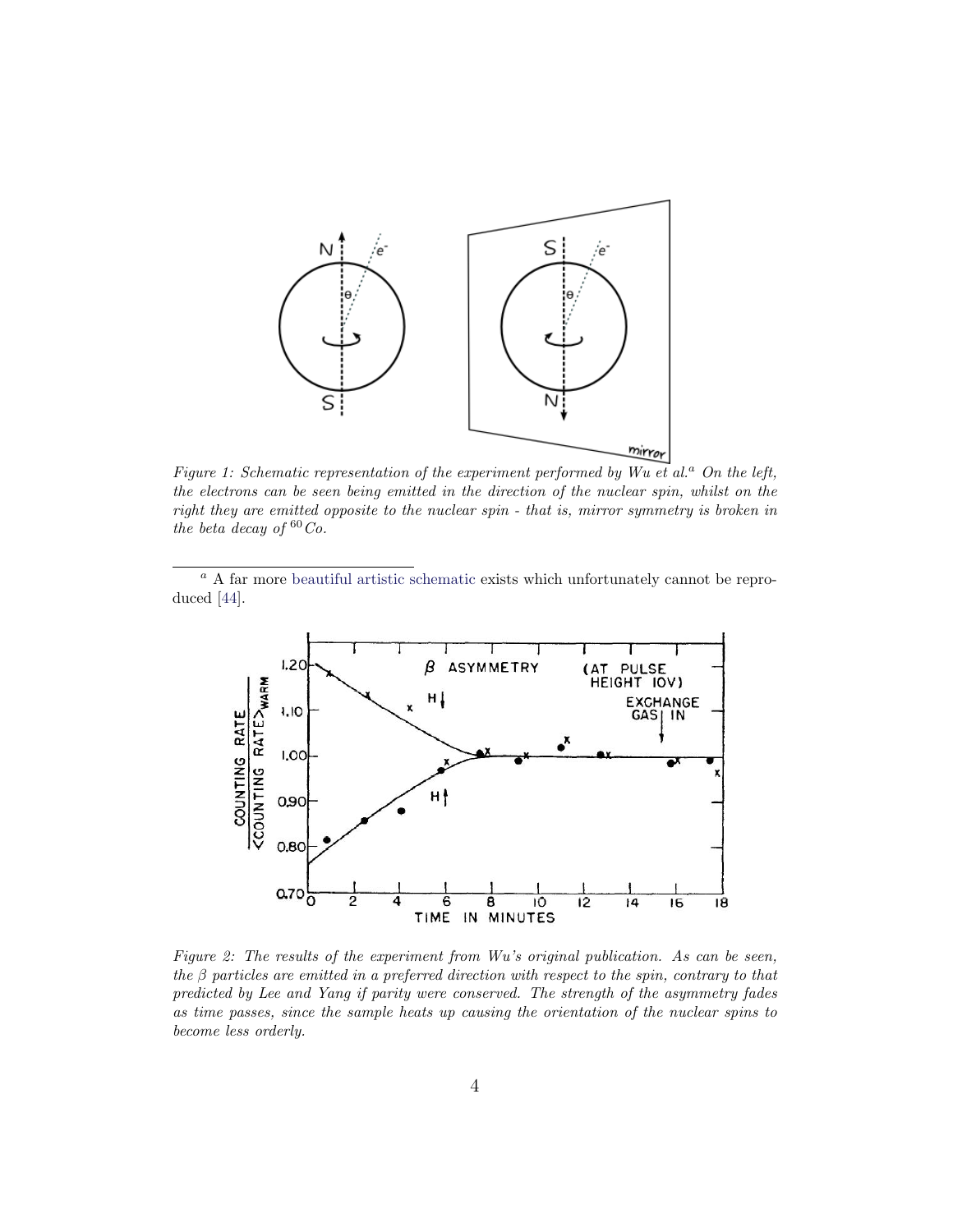"preferred" a certain direction, as denoted by the upward-facing arrow la-belled "e<sup>-</sup>" of Figure [1.](#page-3-0) And this effect was not small: the asymmetry was pronounced.

Alongside Wu's experiment, a further test of  $\hat{P}$ -invariance suggested by Lee and Yang in their original paper was in the decay:

$$
\pi^+ \to \mu^+ + \nu_\mu \tag{2}
$$

$$
\mu^+ \rightarrow e^+ + \nu_e + \bar{\nu}_\mu \tag{3}
$$

Parity conservation can be tested in this decay chain because, as Garwin et al report, if the symmetry is broken, there should be an asymmetry in the polarization of the muons along the direction of motion; this can be determined by the distribution of electrons from the decay of the muons. [\[13\]](#page-14-0) The experimentalists were initially sceptical any sizeable effect would be observable, but after hearing of the magnitude of the asymmetry discovered by Wu, and liaising with her privately [\[25\]](#page-15-2), they undertook the experiment in February 1957, publishing the results directly after Wu's in the same journal. [\[13\]](#page-14-0) An angular distribution of the electrons following that predicted by Lee and Yang [\[24\]](#page-15-1) [2](#page-4-0) was indeed observed, confirming parity is not conserved in the weak interaction.

### Effects on the Standard Model

The effect of the discovery of parity nonconsevation on elementary particle physics research is hard to understate; it is as though, as one author put it, a 'sacred principle' governing the known Universe had been overturned [\[39,](#page-16-1) p. 261], and many physicists were not comfortable with the idea [\[22\]](#page-14-1). The discovery was deemed so important that the Nobel Committee forsook their usual tardiness, rewarding Lee and Yang the same year the experimental confirmations were published. [\[30\]](#page-15-3)

Proof of parity violation, however, wasn't and end in itself. In fact, this discovery opened up a conscious search for more fundamental symmetries, such as the combined operation  $CP$  discussed below.<sup>[3](#page-4-1)</sup> Likewise, a search for

<span id="page-4-0"></span><sup>&</sup>lt;sup>2</sup>Lee & Yang predicted a distribution  $1 + \alpha \cos \theta$ , where  $\theta$  is measured from the velocity vector of the incident muons. Garwin et al found  $\alpha = -1/3 \pm 10\%$ . [\[13\]](#page-14-0) If parity violation were not present, we should expect  $\alpha$  to be precisely zero. [\[24\]](#page-15-1)

<span id="page-4-1"></span> $3\hat{C}$  is charge-conjugation symmetry – swapping particles for antiparticles.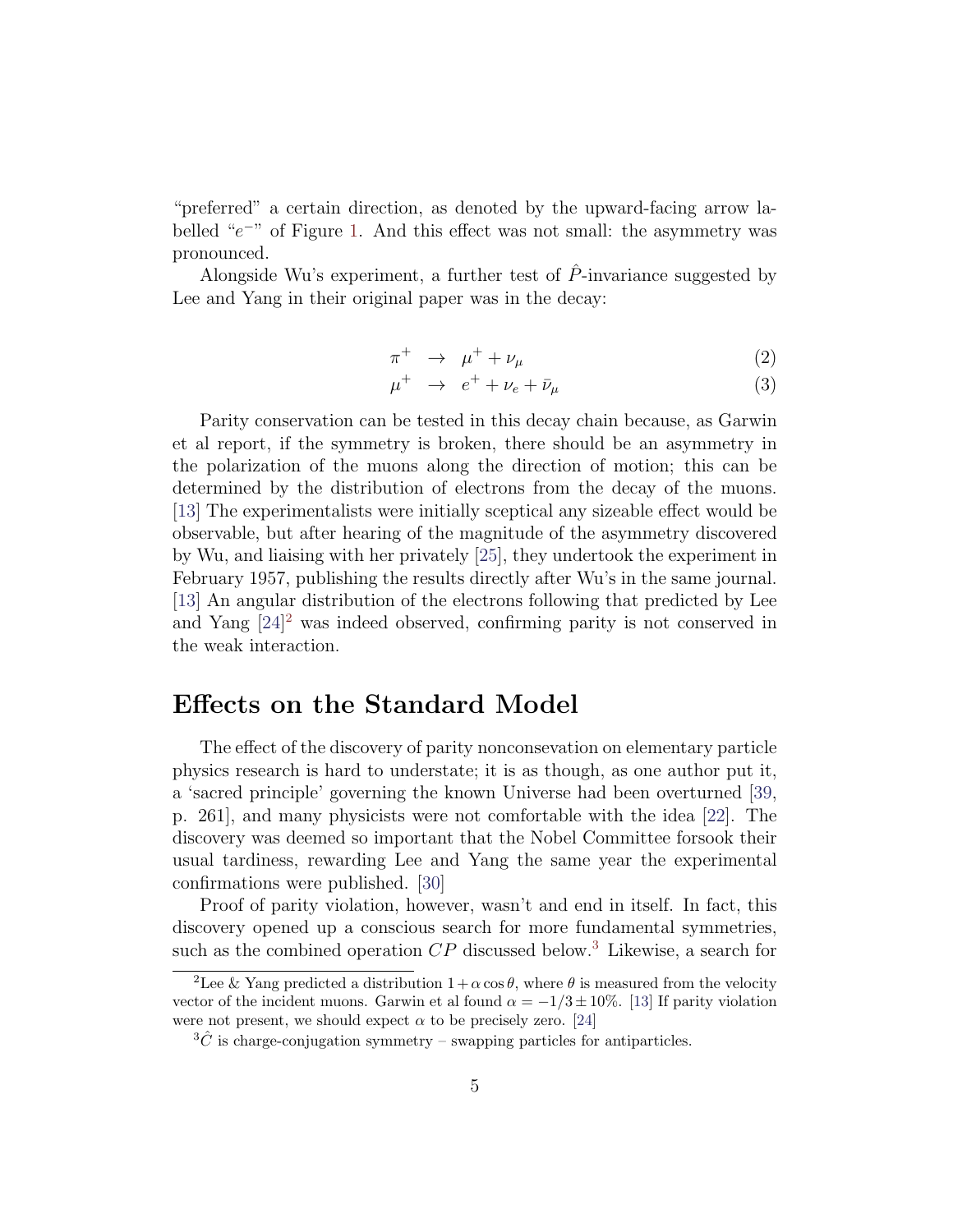a mathematical explanation for parity violation, *i.e.* the mechanism which allows for it in the weak interaction, began, resulting in what is often referred to as its chiral nature.

The Chiral Nature of the Standard Model Two concepts integral to elementary particle physics are 'helicity' and 'chirality'. When we speak of the helicity of a particle, we are speaking of the apparent handedness of the particle, given by the projection of its spin onto its momentum vector (see figure [3\)](#page-5-0). When we speak of chirality, we are speaking of an innate property of the particle, its 'intrinsic' handedness. Chirality is not necessarily directly observable (see below) but it is the term which appears in the mathematics of electroweak theory.

To illustrate the difference between the two concepts, picture a spacecraft following a moving particle with right-handed helicity and chirality through space. As long as the spacecraft is slower than the particle, the particle looks right-handed. But if the ship speeds past the particle, its helicity now appears to have been reversed, since relative to the spaceship, the particle is now travelling in the opposite direction and its momentum vector has changed sign; its chirality, an intrinsic property, would nevertheless remain invariant.

<span id="page-5-0"></span>

Figure 3: Particle helicity. When aligning your right-hand's thumb with  $\vec{p}$ , if your fingers trace the spin of the particle, the particle is right-handed, otherwise it is left-handed. Diagram from Wikipedia [\[20\]](#page-14-2).

The concept of chirality in the Standard Model has some interesting corollaries. These are present in various experiments which demonstrate two important facts: (a) the weak interaction only couples to left-handed chirality particles (right-handed antiparticles); and (b) right-handed neutrinos (left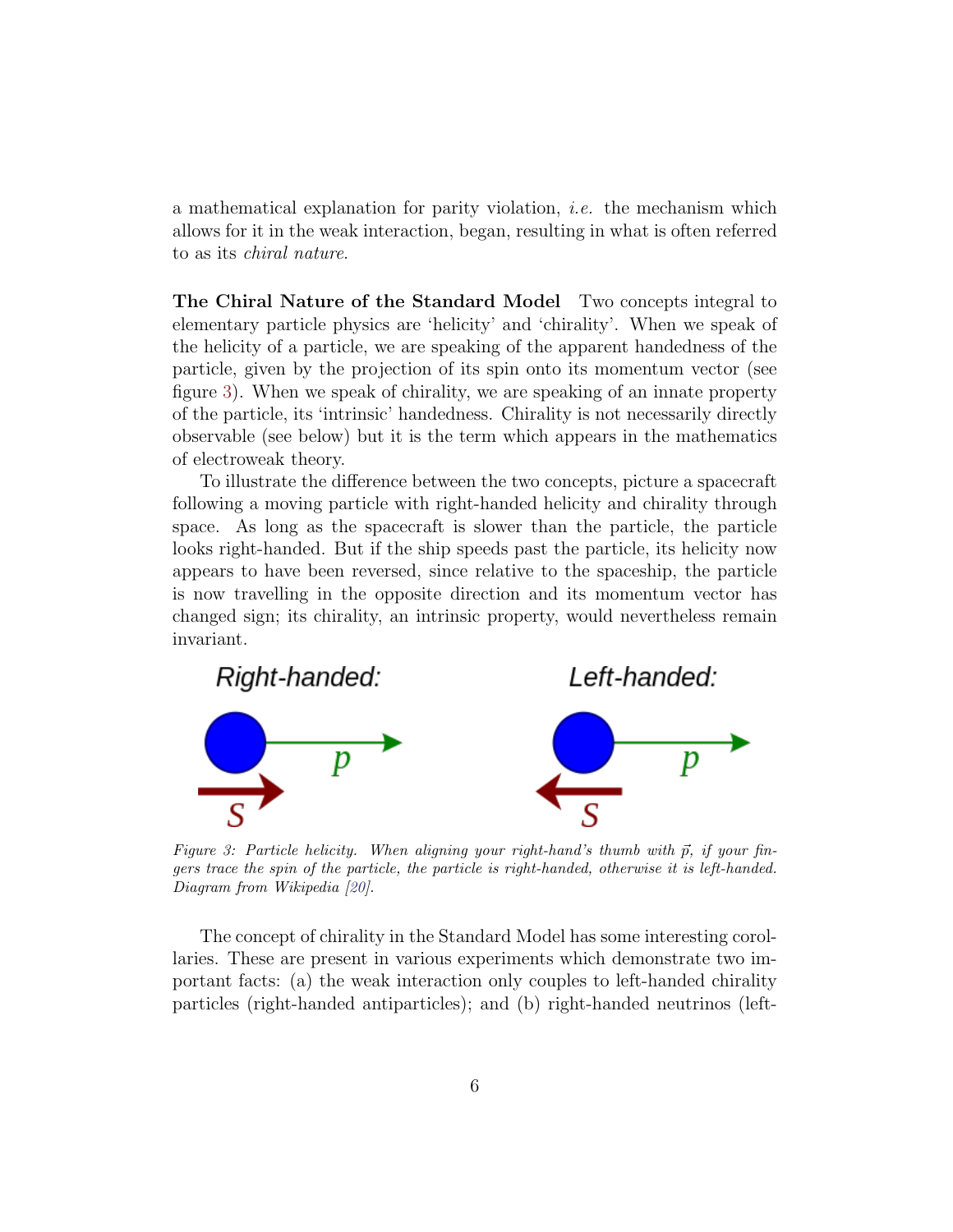handed antineutrinos) do not exist in nature.<sup>[4](#page-6-0)</sup> This point was demonstrated by Goldhaber in his famous and rather ingenious experiment [\[15\]](#page-14-3).

Incorporating these observations into the Standard Model began with searching for a new mathematical structure for the Fermi theory of Beta decay, proposed by Enrico Fermi 1933 based on analogy to QED [\[11\]](#page-13-1). Fortunately, the theory proved very adaptable to new discoveries [\[12\]](#page-13-2). The conclusion derived by Marshak & Sudarshan [\[41\]](#page-16-2) was that the weak interaction exhibited 'V-A structure', that is vector minus axial vector coupling.<sup>[5](#page-6-1)</sup> They showed that neither V-V nor A-A couplings allow for any parity violation; V-A coupling allows for *maximal* parity violation.<sup>[6](#page-6-2)</sup>

These effects of chirality are manifest, for instance, in the branching ratios of pion decays into the electron and muon channels:

$$
\pi \to e \, \nu_e \tag{4}
$$

$$
\pi \to \mu \,\nu_{\mu} \tag{5}
$$

One would naïvely expect the electron mode to be preferred since it has a larger phase space – about  $3^{1}/2$  times as large as the muon [\[5,](#page-13-3) p. 5] – but due to helicity considerations, the opposite is observed [\[1\]](#page-13-4):

$$
\frac{\text{BR}(\pi \to e\nu)}{\text{BR}(\pi \to \mu\nu)} = (1.230 \pm 0.004) \times 10^{-4}
$$
 (6)

$$
j^{\mu} \propto \bar{u}_3 \underbrace{(\gamma^{\mu} - \gamma^{\mu} \gamma^5)}_{\mathbf{V} - \mathbf{A}} u_1
$$

where the us are particle spinors (spinors explained in [\[28\]](#page-15-4)). This is necessarily parityviolating since vectors and axial vectors transform differently under  $\ddot{P}$ , namely  $\ddot{P}V(\vec{x}) =$  $-\mathbf{V}(\vec{x})$  whilst  $\hat{P}\mathbf{A}(\vec{x}) = \mathbf{A}(\vec{x})$  [\[42,](#page-16-3) p. 164]. Due to the equal V and A contributions, this results in maximal parity violation in the fermion current (see footnote [6\)](#page-6-2).

<span id="page-6-2"></span><sup>6</sup>Maximally violating means that when  $\hat{P}$  is applied, the resultant particle is *never* observed, i.e.  $\hat{P}|\nu_L\rangle = |\nu_R\rangle$  which is not observed, and so on for other combinations. As discussed, this may transpire not to be a perfectly accurate description of nature, see footnote [4.](#page-6-0)

<span id="page-6-0"></span><sup>4</sup>Or at least have not yet been observed and are not described by the (current) Standard Model: if they do exist, which is conceivable, since neutrino oscillations require they have non-zero mass, they could prove to be an interesting candidate for dark matter as discussed below. A review of right-handed neutrino theory is given in [\[6\]](#page-13-5).

<span id="page-6-1"></span><sup>5</sup>When you write down fermion currents of the weak interaction, you find terms of the form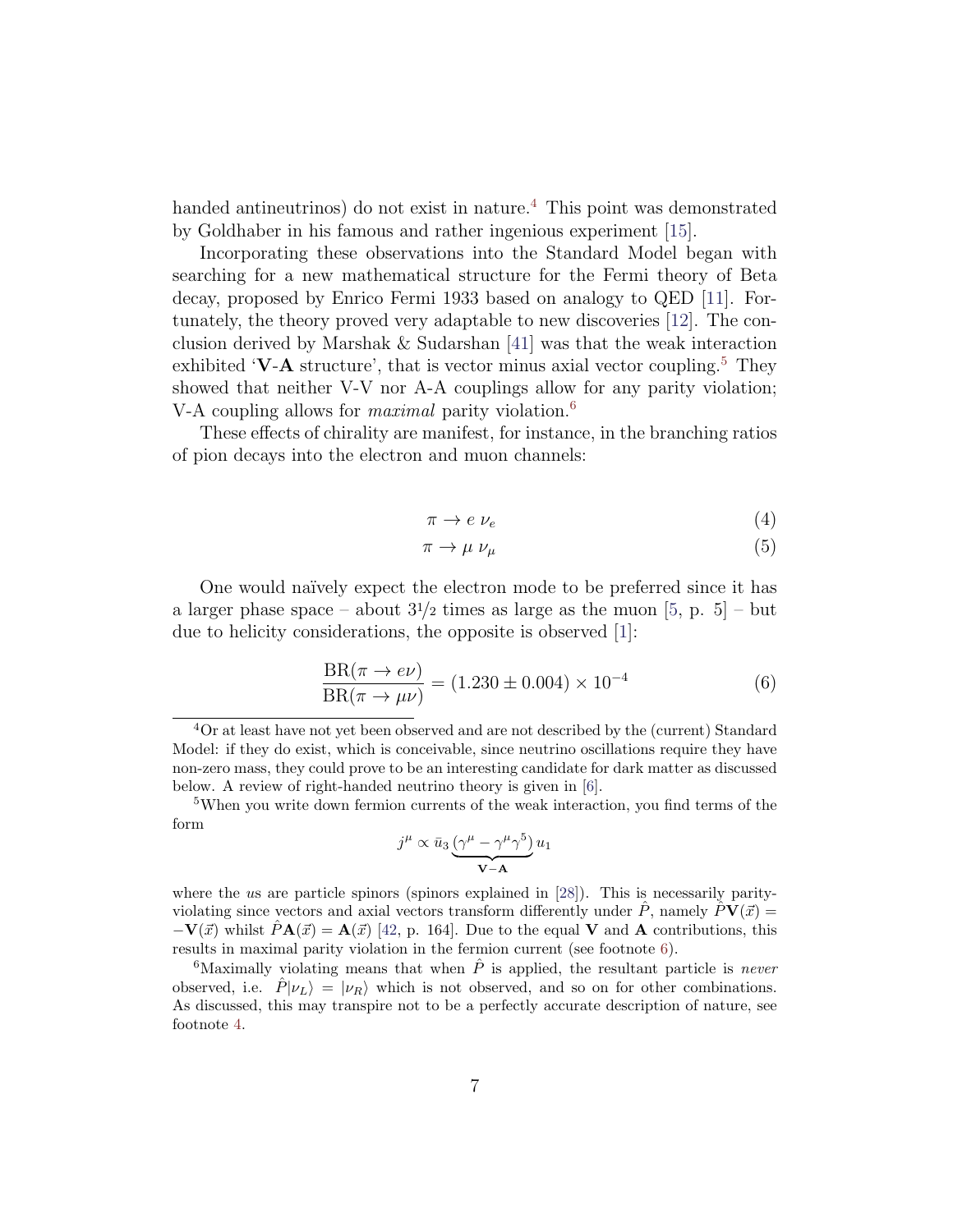The pion has spin  $S = 0$ , and so the resultant spins of the  $\nu$  and  $e/\mu$ , both spin half, must sum to zero. If we focus on  $\pi^+$  decay, taking on board (b), i.e. that only left-handed neutrinos are observed, we can place a constraint on the  $e^+/\mu^+$  that they likewise be left-handed.<sup>[7](#page-7-0)</sup> But from (a) the weak interaction only couples to right-handed antiparticles!

We can see now why the electron decay mode must be suppressed: although the  $e^+/\mu^+$ s must be ejected with left-handed helicity, there can be a contribution to that helicity state from right-handed chiral states, and, importantly, this contribution goes with mass. We can think of it in a more concrete way in that the higher the mass of a particle, the lower its velocity will be after being emitted. Therefore, the degree of polarization, which is velocity dependent, will also be lower – in other words, a higher proportion of the particles will having non-matching helicity and chirality. $8$  For this reason, the muon is more likely to couple to the weak interaction than is the positron in this decay, and the electron decay mode is dramatically suppressed.

Symmetry Restored: CP It is because of the discrepancy between left and right that Russian physicist Lev Landau sought to find a more fundamental symmetry obeyed by nature of which P (and C) were perhaps only manifestations. In 1957 he proposed that, although C and P may be independently violated, perhaps the combined operation CP will always be conserved in nature [\[22\]](#page-14-1). He was building upon theoretical progress [\[32\]](#page-15-5) made by Murray Gell-mann and Abraham Pais [\[14\]](#page-14-4) who in 1955[9](#page-7-2) had introduced new particles consisting of superpositions of neutral particles, for example the neutral kaon and antikaon, in order to construct particles of positive and negative C-parity:[10](#page-7-3)

$$
K_1 = (K^0 + \bar{K}^0) / \sqrt{2}
$$
\n(7)

<span id="page-7-4"></span>
$$
K_2 = (K^0 - \bar{K}^0) / \sqrt{2}
$$
\n(8)

<span id="page-7-1"></span><span id="page-7-0"></span> $7\mathrm{V}\text{-}\mathrm{A}$  structure conserves helicity.

<sup>&</sup>lt;sup>8</sup>The degree of polarization is velocity-dependent:  $P = \frac{N_R - N_L}{N_R + N_L} = \pm v/c$  for RH/LH. The fraction with the right/wrong helicity is  $\frac{1}{2}(1+P) = \frac{1}{2} \pm \frac{1}{2} \frac{v}{c}$ . For approximately massless neutrinos  $m_{\nu} \approx 0$ , we find  $v_{\nu} \approx c$ , therefore the fraction of neutrinos with "wrong" helicity is approximately 0 (c.f. point (b)).

<span id="page-7-3"></span><span id="page-7-2"></span><sup>&</sup>lt;sup>9</sup>Note that this is *before* Lee and Yang proposed the nonconservation of  $\hat{P}$  (and  $\hat{C}$ ).  ${}^{10}I.e. \hat{C}|K_1\rangle = +|K_1\rangle; \hat{C}|K_2\rangle = -|K_2\rangle.$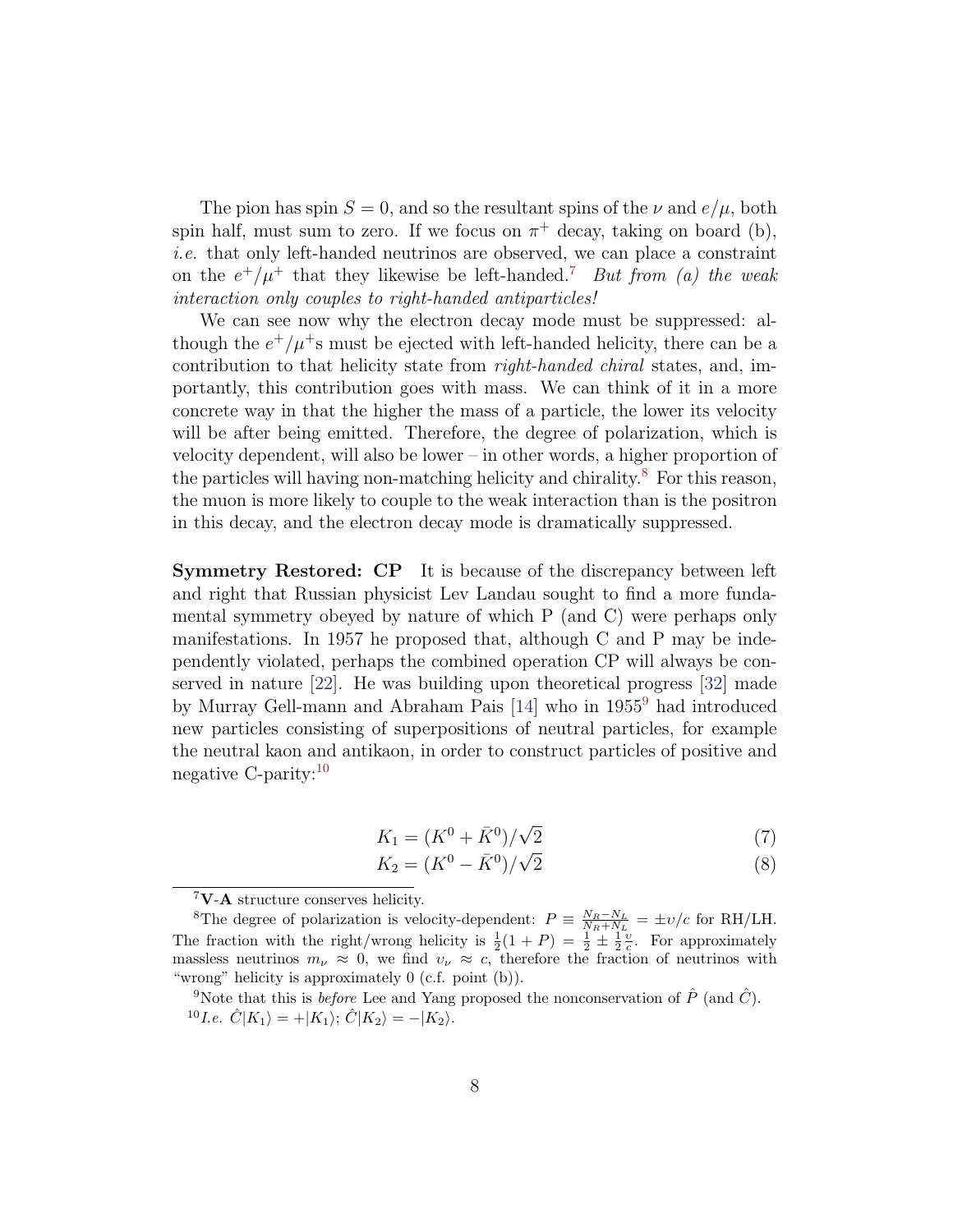That these particles should exist seems strange at first sight, and it was originally received with scepticism that two different particles could superpose in such a manner [\[1\]](#page-13-4). Fortunately, the correctness of the superposition is experimentally testable: according to a prediction first made by A. Pais & O. Piccioni [\[34\]](#page-16-4), the mass eigenstates  $|K^0\rangle$ ,  $|\bar{K}^0\rangle$  should, by means of a second order weak interaction,  $11$  "mix" or oscillate during propagation. So whilst a beam may begin as a pure beam of  $K^0$ , at some point later in the propagation, there should be a mixture of  $K^0$  and  $\bar{K}^0$  present in the beam. The presence of antikaons will be detectable by their different decay modes.

Presuming Landau was correct about combined CP invariance, these particles must decay as  $K_1 \rightarrow 2\pi$  and  $K_2 \rightarrow 3\pi$  since

$$
CP(K_1) = CP(2\pi) = +1\tag{9}
$$

$$
CP(K_2) = CP(3\pi) = -1
$$
\n(10)

The particles must also have different lifetimes, since lifetimes are inversely proportional to the phase space volume available, which is necessarily different for both decays, since the  $K_1$  is decaying into one fewer particle of roughly equal mass. Often these particles are therefore assigned the more descriptive labels  $K_S$  to the short-lived  $K_1$ , and  $K_L$  to the long-lived  $K_2$ respectively.

This particle mixing was confirmed by experiments which allowed kaons, themselves a superposition,  $|K^0\rangle = \frac{1}{\sqrt{2}}$  $\frac{1}{2}(|K_S\rangle + |K_L\rangle)^{12}$  $\frac{1}{2}(|K_S\rangle + |K_L\rangle)^{12}$  $\frac{1}{2}(|K_S\rangle + |K_L\rangle)^{12}$ , to propagate long enough that all short-lived particles decayed and the beam consisted of purely  $K_L$  particles. When the beam was shot through a target, the  $K^0/\bar{K}^0$  behaved radically differently in the medium, since the  $\bar{K}^0$ s have many more decay channels open to them in the matter target and are thus almost completely absorbed [\[3,](#page-13-6) p. 198]. This meant that the beam was no longer purely  $K_L$  $(50/50 \text{ kaon} / \text{antikaon})$ , but rather a new superposition consisting of both  $K_L$ and  $K<sub>S</sub>$  particles once more, a phenomenon known as coherent regeneration. Since these predictions were made assuming CP invariance, all indications were that Landau was correct.

However, when trying to replicate this experiment in 1964, Cronin & Fitch *et al* [\[10\]](#page-13-7) observed the decay  $K_2 \rightarrow 2\pi$ , supposedly forbidden by CP invariance. This observation was the first discovery of CP violation, and

<span id="page-8-0"></span><sup>&</sup>lt;sup>11</sup>The change in strangeness  $\Delta S = 2$ : a first order interaction changes strangeness by a unit at the most.

<span id="page-8-1"></span><sup>&</sup>lt;sup>12</sup>Obtained from  $(7)$  &  $(8)$ .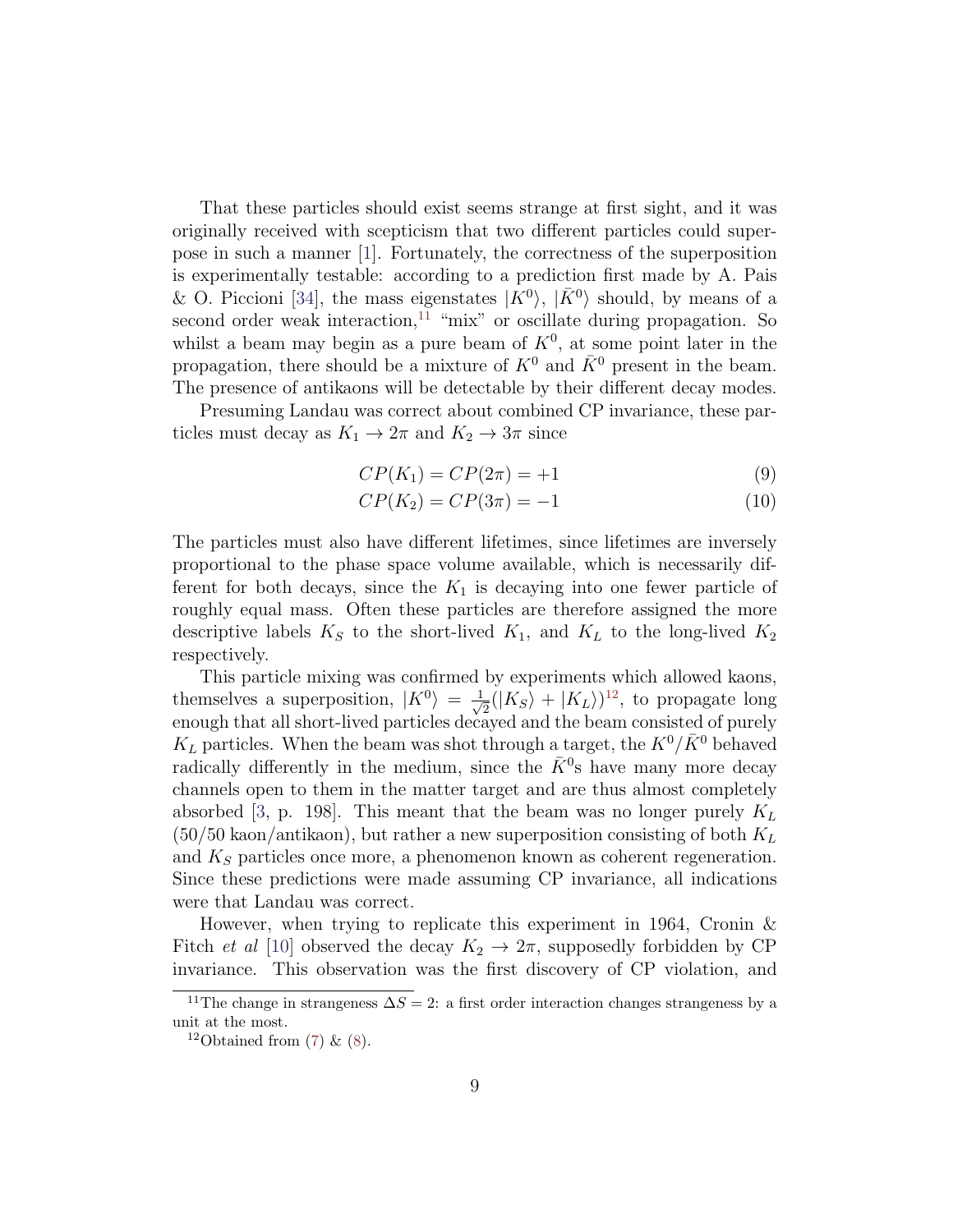won them a Nobel Prize in 1980 [\[31\]](#page-15-6). The discovery shows CP to be only an approximate symmetry of the  $K^0 - \bar{K}^0$  system and, as a result, we can no longer identify  $K_S$  precisely with the  $K_1$ , but rather must write (without normalization)

$$
|K_S\rangle = |K_1\rangle + \bar{\varepsilon}|K_2\rangle
$$
  

$$
|K_L\rangle = |K_2\rangle + \bar{\varepsilon}|K_1\rangle
$$

where  $\bar{\varepsilon}$  is a small quantity. CP violation has since been observed in the decays of several other particles, including those with charm and beauty<sup>[13](#page-9-0)</sup> at LHCb and elsewhere. [\[2\]](#page-13-8)

It is noteworthy that there are no generally accepted violations of the combined symmetry CPT, where T is time-reversal symmetry. [\[46\]](#page-17-1) As such, this symmetry is considered universally valid, which is required by the Standard Model, derived in [\[26\]](#page-15-7).

#### Effects on current and future research

CP Violation and Baryogenesis Why the Universe is matter-dominated and not charge-symmetric has long been a vexing mystery whose solution seems so elusive. Andrei Sakharov, a Russian nuclear physicist inspired by the just-discussed CP violation in the kaon sector, demonstrated [\[38\]](#page-16-5) three conditions which must have been present at the beginning of the Universe in order for the current matter-antimatter asymmetry to exist; one of these was a CP violating process or processes.

Therefore, that CP symmetry is not always and everywhere invariant opens up the possibility that we can finally solve this challenging mystery. It has been calculated by some, for example Farrar & Shaposhnikov [\[27\]](#page-15-8), that the Standard Model can account for the observed baryon asymmetry. However, others disagree this is possible, claiming we must rely on physics beyond the Standard Model to solve this problem. This has led to the building of many detectors, perhaps most notably LHCb which has been specifically designed to be sensitive to any effects from unknown physics, and to probe the edge of CP violation in the Standard Model (see [\[4\]](#page-13-9)).

Precise Confirmation of the Higgs The Higgs particle is so famous that talking about it in an essay on particle physics feels in many ways cliched, but

<span id="page-9-0"></span> $13$ *i.e.* containing charm or bottom quarks.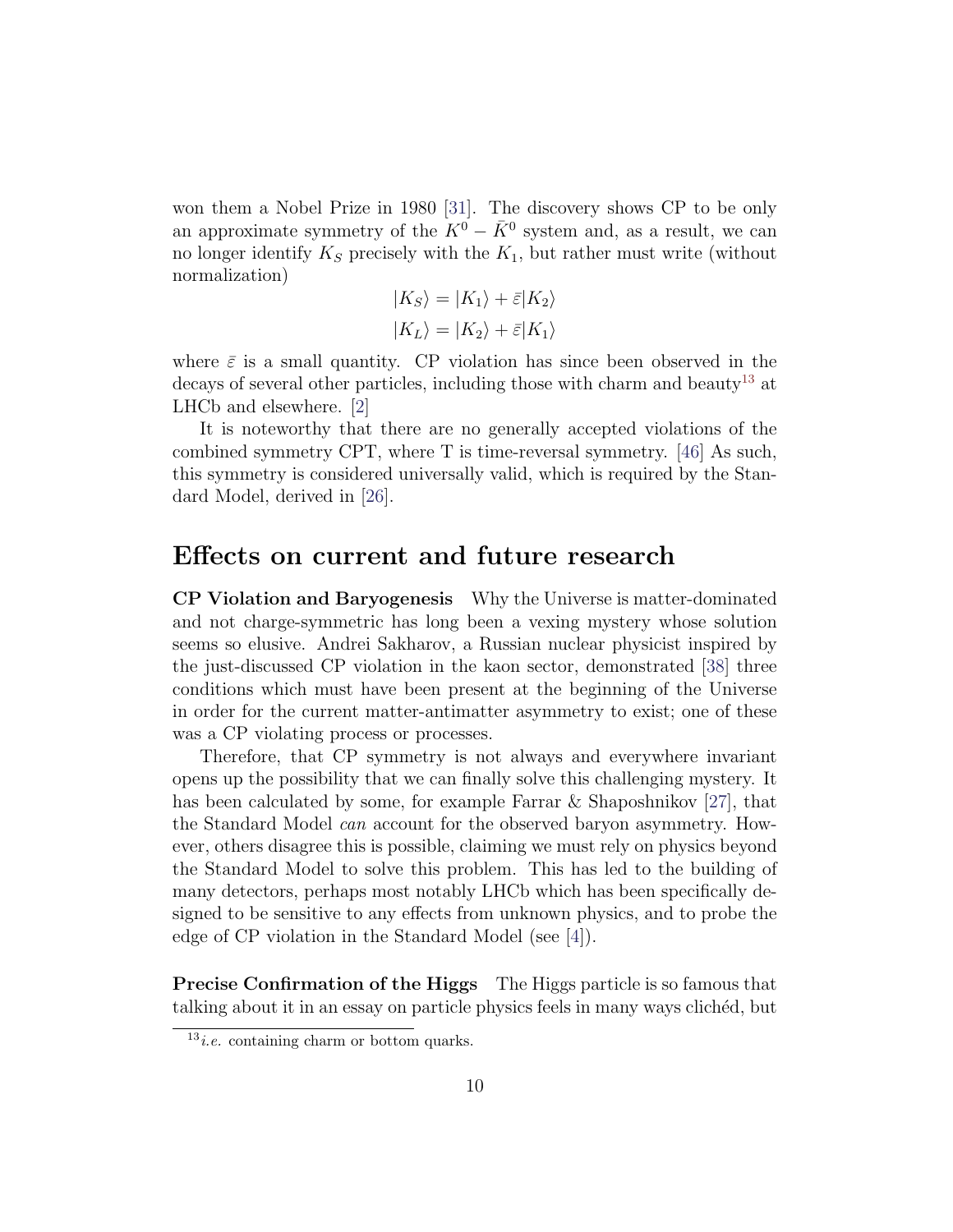no essay on symmetries could possibly be complete without at least a cursory mention. The particle, whose discovery at the LHC was confirmed in March 2013 [\[33\]](#page-15-9), is a quantum excitation of the 'Higgs field', a scalar field which pervades the Universe and interacts with certain particles to give them mass. The Higgs field was introduced by a number of authors [\[7\]](#page-13-10)[\[19\]](#page-14-5)[\[17\]](#page-14-6) in order to solve the "mass problem" – the problem of how some particles acquire mass whilst the symmetries understood to be governing the reactions do not allow  $it.<sup>14</sup>$  $it.<sup>14</sup>$  $it.<sup>14</sup>$ 

The way the Higgs mechanism solves this problem is to posit that gauge bosons do not have mass at high energies (*i.e.* high temperatures) where the symmetry is unbroken, but that at a certain energy level, the potential term in the electroweak Lagrangian becomes perturbed, producing a new lowest energy level called the "vacuum expectation value" (vev). When vacuum states fall to the vev, the symmetry around the centre of the potential is bro-

<span id="page-10-0"></span><sup>14</sup>The introduction of mass terms for the electroweak gauge bosons (*i.e.*  $W^{\pm}$ , *Z*) without invoking the Higgs mechanism poses problems because it leads to infinite interaction cross sections and breaks renormalizability.

<span id="page-10-1"></span>

Figure 4: 2D diagram of the electroweak potential at different energies. On the left we see the electroweak potential at high energies without any breaking of symmetry. In the middle, the energy is falling, and the potential takes the form of a "mexican-hat". A system at the centre of the potential must spontaneously choose which way to fall. On the right, the system has fallen to a state of lowest energy, the vev, thus breaking the symmetry at the centre of the potential. Goldstone showed this process requires the existence of a massless boson [\[16\]](#page-14-7). Electroweak symmetry is thrice broken, producing three massless bosons: relating these to the (massive) gauge bosons (i.e.  $W^{\pm}$ , Z) is the essence of the Higgs mechanism. A fourth degree of freedom becomes the Higgs particle.<sup>a</sup> Diagram courtesy of FT2. [\[45\]](#page-16-6)

<sup>&</sup>lt;sup>a</sup> The gauge group of electroweak theory is  $SU(2) \times U(1)$ , which has four generators.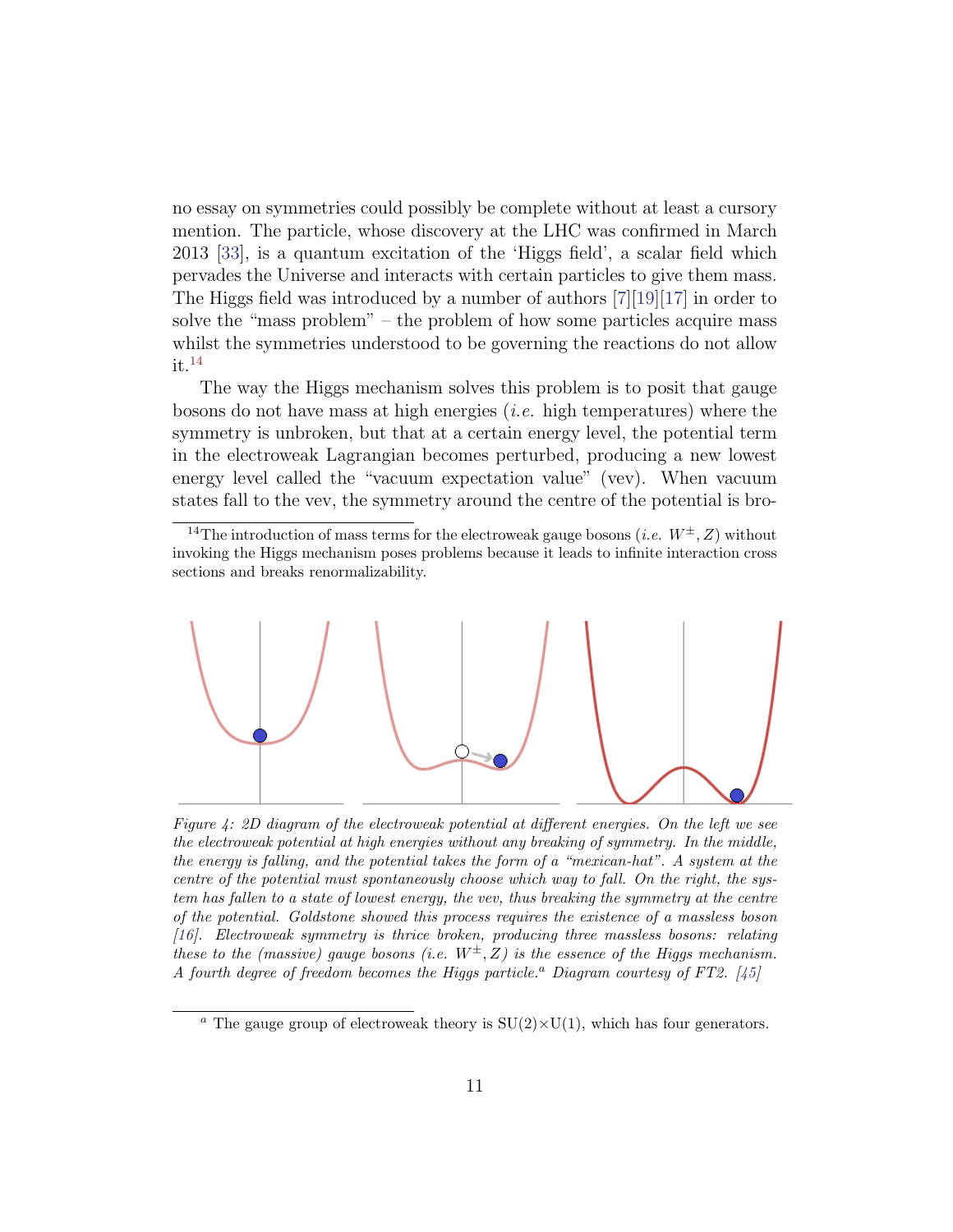ken (see figure [4\)](#page-10-1). This process is known as electro-weak symmetry breaking, and results in massive gauge bosons and the Higgs particle. It is similar to what we observe in a bar magnet. When the iron is hot we see the orientation of atomic magnetic moments is disorderly and random, giving no overall magnetization. But as it cools to below the Curie temperature, their orientations spontaneously "freeze out" giving the iron bar as a whole a definite magnetic field in a certain direction, though there is nothing "pushing" the field to choose that orientation  $[40]$ . In the same way, as the energy scale drops in the electroweak interaction, the symmetry is spontaneously broken and the massive gauge bosons "freeze out", as does the Higgs particle.

But the discovery of the Higgs particle alone is not enough, since there are extensions to the minimal Standard Model such as "two Higgs-doublet models", "Unparticle physics", variants of Supersymmetry, and others, which often incorporate more than one Higgs field – and by extension more than one Higgs boson – and which can only be distinguished from the Standard Model by analyzing the precise decay modes and branching ratios of the LHC Higgs particles. Therefore, critical to discovering whether our understanding of electroweak symmetry-breaking is correct is the precise analysis of the properties of the Higgs boson. This will take many more years of data gathering and processing after the upgrade to the LHC is completed in 2015.

Strong CP Violation and Dark Matter There are many candidates for the make-up of dark matter. Particle physicists have been called in by Cosmologists to help solve the problem by developing theories for new – that is, non-Standard Model – particles of which it could consist. One suggestion given is the axion. Axions are weakly interacting elementary particles generated by the Peccei-Quinn mechanism [\[35\]](#page-16-8). Somewhat similarly to the Higgs mechanism, this involves the spontaneous breaking of a new symmetry, generating the axion particle.

Axions are postulated to be incredibly light in mass, of the order  $\mu$ eVmeV, and at least one experiment has claimed [\[9\]](#page-13-11) positive results in its search (athough [\[21\]](#page-14-8) initially contested these results). It is also possible dark matter consists of other non-Standard Model particles, such as right-handed neutrinos, forbidden by Standard Model chirality as discussed above. Alternatively, primordial black holes may render the entire search for an explanation based in strong or weak CP violation unfruitful [\[37,](#page-16-9) p. 175].

The Peccei-Quinn mechanism may be even more powerful, since it also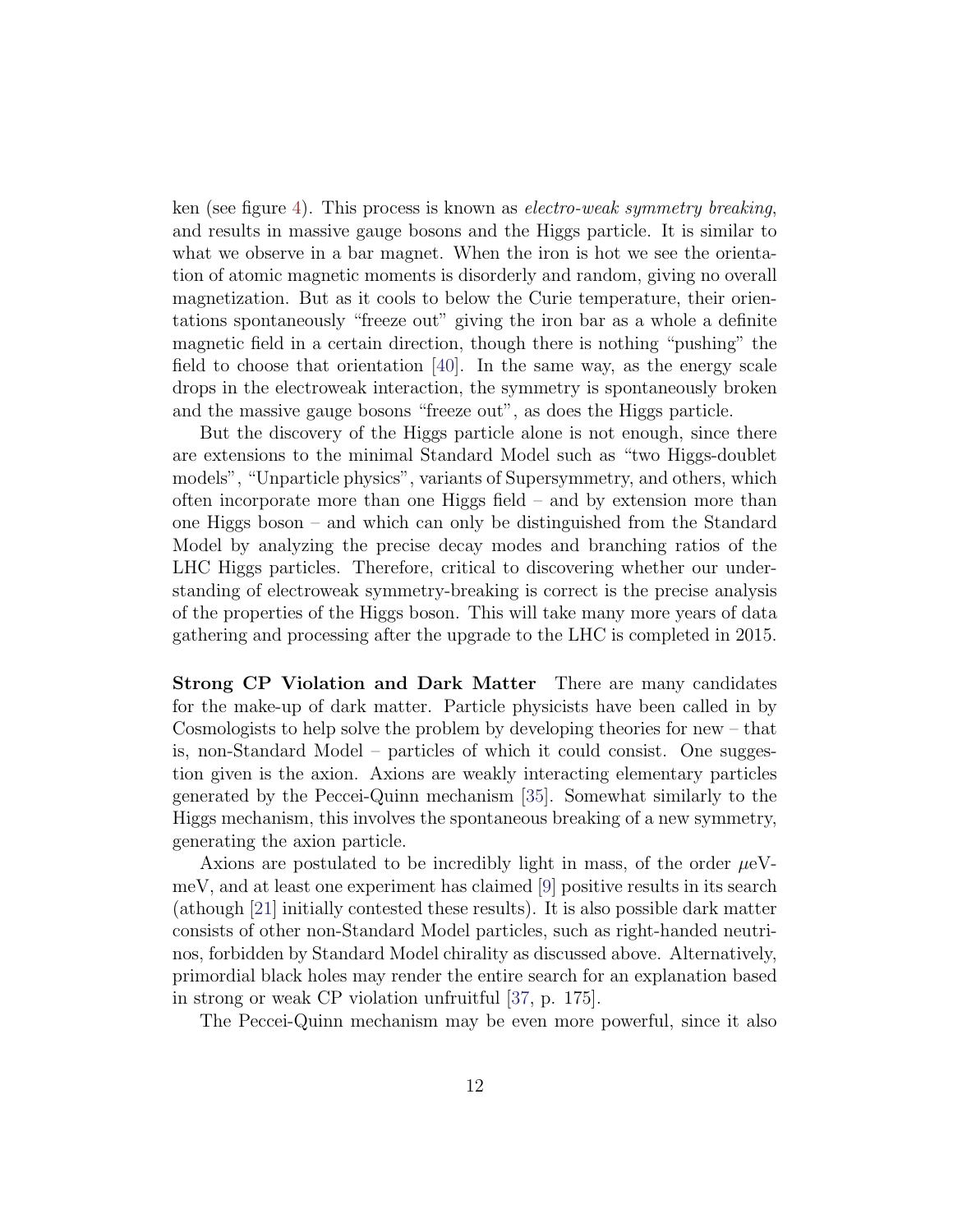provides an explanation for the stark suppression of CP violation in the strong interaction, known as the strong CP problem. Without this mechanism, this suppression would seem to point to a very high degree of fine-tuning.

Grand Unified Theories In this essay we have discussed the symmetries of the Standard Model at length, and considered the unification of the electromagnetic and weak interactions into the electroweak interaction. The question now stands, Is there a more fundamental symmetry which can unify this with the strong interaction? This is the aim of Grand Unified Theories (GUTs). GUTs are an area of research building directly upon the observations of symmetry breaks and violations in nature. Unfortunately, they tend to be rather more complicated than the current Standard Model, such as by introducing new dimensions of space, and the particles they predict are commonly of energies  $\sim 10^{14}$  GeV, vastly higher than the LHC can produce,  $\sim 10^4$  GeV, making them almost a purely mathematical pursuit.

A Theory of Everything Rather grandiose-sounding and not without warrant, a Theory of Everything would unify a GUT with the gravitational interaction. Some consider this the goal of all physical research. Others, notably including Stephen Hawking, consider it an unlikely possibility [\[18\]](#page-14-9). But it seems it will be a long way into the future before the existence of a Theory of Everything will even be testable.

## Final Thoughts

Physics has come a long way from the early days of the formulation of quantum mechanics. We have built up a knowledge of the world, and seen those pillars of understanding crumble time and again. However, emotional attachments to our prized theories notwithstanding, this is not disheartening, for the quest for true knowledge and understanding about the world is immeasurably more important than retaining an inaccurate theory, no matter how well it has performed in the past, or how much we want it to be true. This has been the case with many of the fundamental tenets of physics relating to symmetries, eviscerated in the last century by the discoveries discussed. We must always bear this in mind as we discover new paths into the future of science, for who knows which will be the next pillar to fall?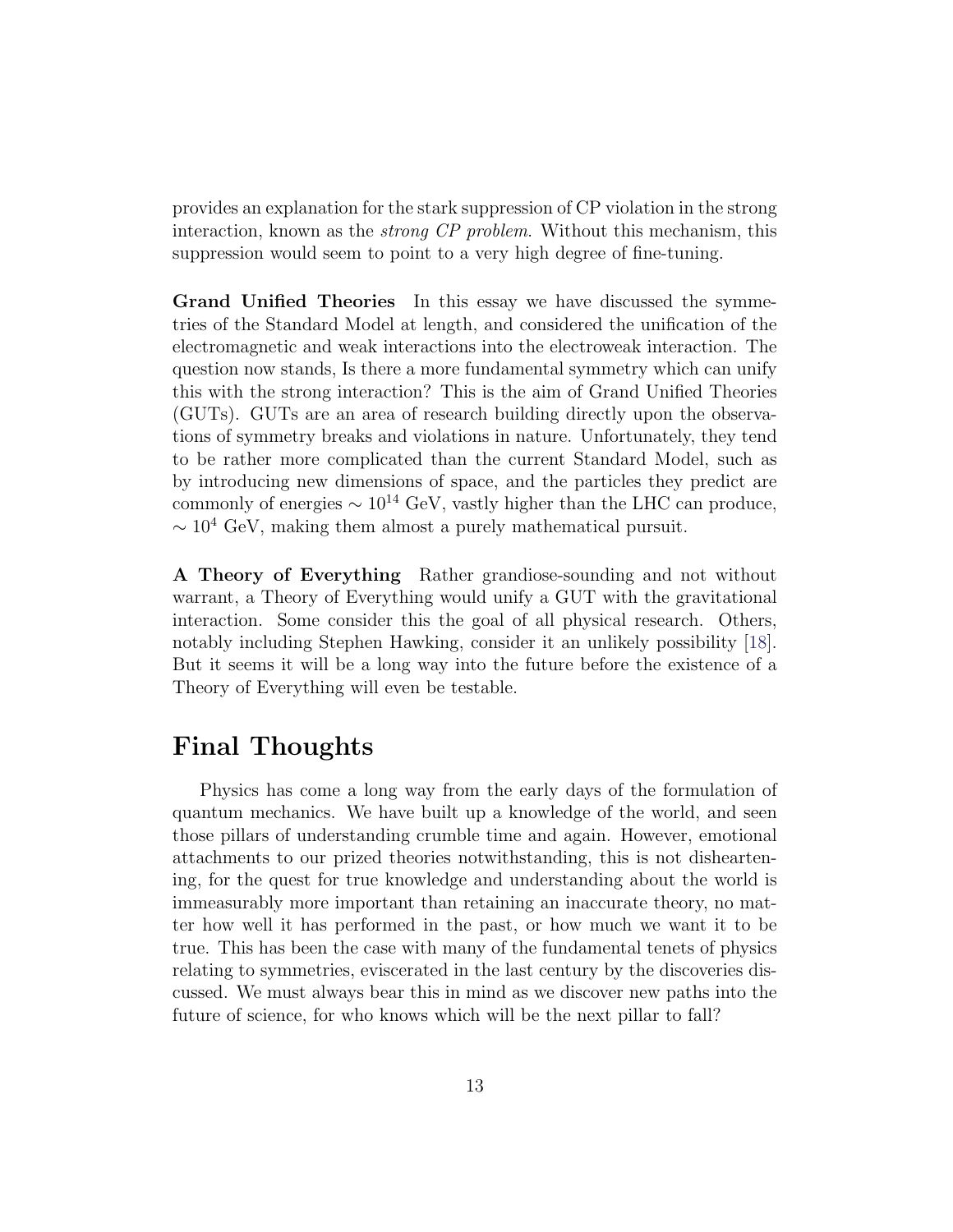### References

- <span id="page-13-4"></span>[1] Measurement of the pion branching ratio at TRIUMF. In  $19^{th}$  Particle and Nucei International Conference, pages 564–566. American Institute of Physics, Jul 2011.
- <span id="page-13-8"></span>[2] M. Altarelli. CP violation in charm and beauty decays at LHCb. Jan 2013 arXiv[:1301.3082.](http://arxiv.org/abs/1301.3082)
- <span id="page-13-6"></span>[3] Robert N. Cahn and Gerson Goldhaber. The Experimental Foundations of Particle Physics. Cambridge Unviersity Press.
- <span id="page-13-9"></span>[4] LHCb Collaboration. Roadmap for selected key measurements of LHCb. LHCb-PUB-2009-029, 1999 arXiv[:0912.4179.](http://arxiv.org/abs/0912.4179)
- <span id="page-13-3"></span>[5] Milind Diwan. Decay rates: Pions, April 2007. [http://www.phy.bnl.](http://www.phy.bnl.gov/~diwan/talks/mine/Intensity-Frontier-Colloquium/part4.ppt) [gov/~diwan/talks/mine/Intensity-Frontier-Colloquium/part4.](http://www.phy.bnl.gov/~diwan/talks/mine/Intensity-Frontier-Colloquium/part4.ppt) [ppt](http://www.phy.bnl.gov/~diwan/talks/mine/Intensity-Frontier-Colloquium/part4.ppt). Retrieved 15 Aug 2013.
- <span id="page-13-5"></span>[6] Marco Drewes. The phenomenology of right handed neutrinos. Int. J. Mod. Phys. E., 22:1330019, 2013 doi[:10.1142/S0218301313300191.](http://dx.doi.org/10.1142/S0218301313300191) arXiv[:1303.6912.](http://arxiv.org/abs/1303.6912)
- <span id="page-13-10"></span>[7] F. Englert and R. Brout. Broken Symmetry and the Mass of Gauge Vector Mesons. Phys. Rev. Lett., 13(9):321–323, Aug 1964 doi[:10.1103/PhysRevLett.13.321.](http://dx.doi.org/10.1103/PhysRevLett.13.321)
- <span id="page-13-0"></span>[8] C. S. Wu et al. Experimental test of parity conservation in beta decay. Phys. Rev., 105(4):1413–1415, Feb 1957 doi[:10.1103/PhysRev.105.1413.](http://dx.doi.org/10.1103/PhysRev.105.1413)
- <span id="page-13-11"></span>[9] E. Zavattini et al. Experimental observation of optical rotation generated in vacuum by a magnetic field. Phys. Rev. Lett., 96(11):110406, Mar 2006 **doi**[:10.1103/PhysRevLett.96.110406.](http://dx.doi.org/10.1103/PhysRevLett.96.110406)
- <span id="page-13-7"></span>[10] J. W. Cronin et al. Evidence for the  $2\pi$  Decay of the  $K_2^0$  Meson. Phys. Rev. Lett., 13(4):138–140, Jul 1964 doi[:10.1103/PhysRevLett.13.138.](http://dx.doi.org/10.1103/PhysRevLett.13.138)
- <span id="page-13-1"></span>[11] Enrico Fermi. Tentativo di una teoria dei raggi β. Il Nuovo Cimento, 11(1):1–19, 1934 doi[:10.1007/BF02959820.](http://dx.doi.org/10.1007/BF02959820)
- <span id="page-13-2"></span>[12] Enrico Fermi Fred L. Wilson. Fermi's theory of beta decay. American Journal of Physics, 36(12):1150, Dec 1968 doi[:10.1119/1.1974382.](http://dx.doi.org/10.1119/1.1974382)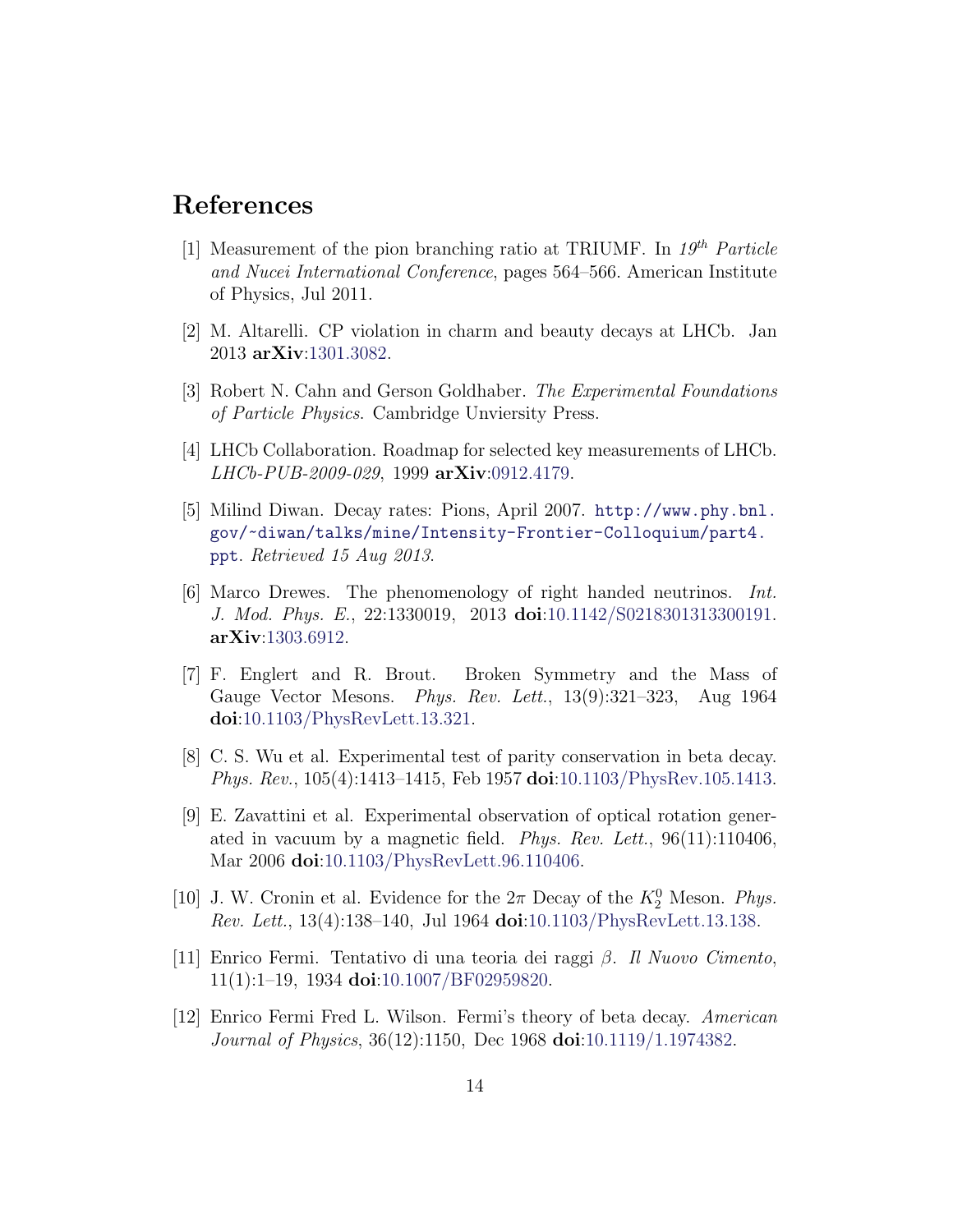- <span id="page-14-0"></span>[13] Richard L. Garwin, Leon M. Lederman, and Marcel Weinrich. Observations of the Failure of Conservation of Parity and Charge Conjugation in Meson Decays: the Magnetic Moment of the Free Muon. Phys. Rev., 105(4):1415–1417, Feb 1957 doi[:10.1103/PhysRev.105.1415.](http://dx.doi.org/10.1103/PhysRev.105.1415)
- <span id="page-14-4"></span>[14] M. Gell-Mann and A. Pais. Behavior of Neutral Particles under Charge Conjugation. Phys. Rev., 97(5):1387–1389, Mar 1955 doi[:10.1103/PhysRev.97.1387.](http://dx.doi.org/10.1103/PhysRev.97.1387)
- <span id="page-14-3"></span>[15] M. Goldhaber, L. Grodzins, and A. W. Sunyar. Helicity of neutrinos. Phys. Rev., 109(3):1015–1017, Feb 1958 doi[:10.1103/PhysRev.109.1015.](http://dx.doi.org/10.1103/PhysRev.109.1015)
- <span id="page-14-7"></span>[16] J. Goldstone. Field theories with superconductor solutions. Il Nuovo  $Cimento$ , 19(1):154–164, 1961 doi[:10.1007/BF02812722.](http://dx.doi.org/10.1007/BF02812722)
- <span id="page-14-6"></span>[17] G. S. Guralnik, C. R. Hagen, and T. W. B. Kibble. Global Conservation Laws and Massless Particles. Phys. Rev. Lett., 13(20):585–587, Nov 1964 doi[:10.1103/PhysRevLett.13.585.](http://dx.doi.org/10.1103/PhysRevLett.13.585)
- <span id="page-14-9"></span>[18] Stephen Hawking. Gödel and the end of physics. 2002. [http://www.](http://www.damtp.cam.ac.uk/events/strings02/dirac/hawking/) [damtp.cam.ac.uk/events/strings02/dirac/hawking/](http://www.damtp.cam.ac.uk/events/strings02/dirac/hawking/). Retrieved [12](http://web.archive.org/web/20130703184135/http://www.damtp.cam.ac.uk/events/strings02/dirac/hawking/) [Aug 2013](http://web.archive.org/web/20130703184135/http://www.damtp.cam.ac.uk/events/strings02/dirac/hawking/).
- <span id="page-14-5"></span>[19] Peter W. Higgs. Broken symmetries and the masses of gauge bosons. Phys. Rev. Lett., 13(16):508–509, Oct 1964 doi[:10.1103/PhysRevLett.13.508.](http://dx.doi.org/10.1103/PhysRevLett.13.508)
- <span id="page-14-2"></span>[20] [Stannered.](https://en.wikipedia.org/wiki/User:Stannered) Right left helicity.svg. Wikimedia Commons, Feb 2007. [http://en.wikipedia.org/wiki/File:Right\\_left\\_helicity.svg](http://en.wikipedia.org/wiki/File:Right_left_helicity.svg).
- <span id="page-14-8"></span>[21] P. C. Ferreira J. T. Mendonca, J. D. de Deus. Higher Harmonics in Non-Linear Vacuum from QED Effects Without Low Mass Intermediate Particles. Phys. Rev. Lett., 97(10):100403, 2006 doi[:10.1103/PhysRevLett.97.100403.](http://dx.doi.org/10.1103/PhysRevLett.97.100403) arXiv[:hep-ph/0606099v3.](http://arxiv.org/abs/hep-ph/0606099v3)
- <span id="page-14-1"></span>[22] L. Landau. On the conservation laws for weak interactions. Nuclear *Physics*,  $3(1):127 - 131$ ,  $1957$  doi[:10.1016/0029-5582\(57\)90061-5.](http://dx.doi.org/10.1016/0029-5582(57)90061-5)
- [23] T. D. Lee, Reinhard Oehme, and C. N. Yang. Remarks on possible noninvariance under time reversal and charge conjugation. Phys. Rev., 106(2):340–345, Apr 1957 doi[:10.1103/PhysRev.106.340.](http://dx.doi.org/10.1103/PhysRev.106.340)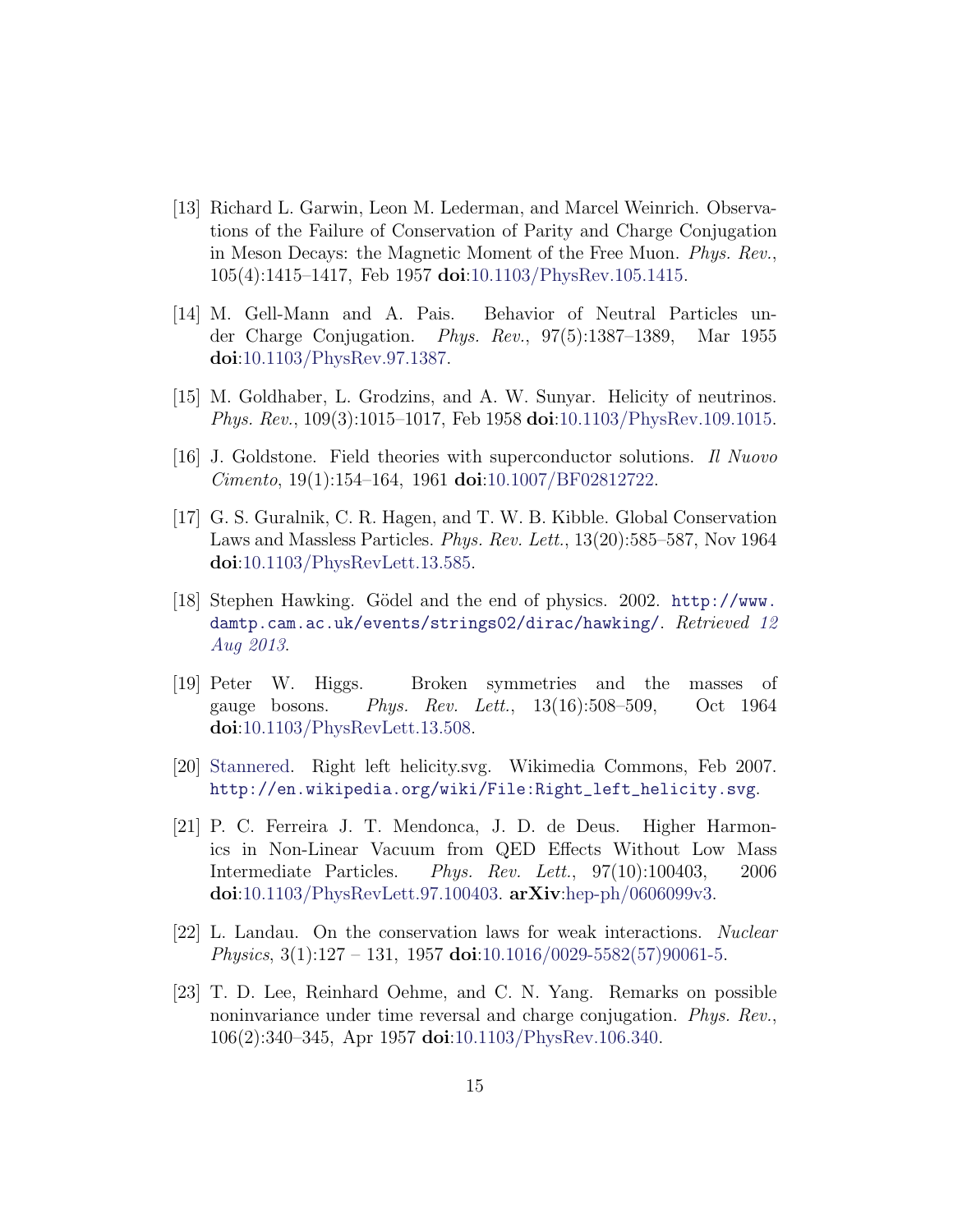- <span id="page-15-1"></span>[24] T. D. Lee and C. N. Yang. Question of parity conservation in weak interactions. Phys. Rev., 104(1):254–258, Oct 1956 doi[:10.1103/PhysRev.104.254.](http://dx.doi.org/10.1103/PhysRev.104.254)
- <span id="page-15-2"></span>[25] David Lindley. Landmarks: Breaking the mirror. Phys. Rev. Focus, 22:19, Dec 2008 doi[:10.1103/PhysRevFocus.22.19.](http://dx.doi.org/10.1103/PhysRevFocus.22.19) Retrieved [15 Aug](http://web.archive.org/web/20120922090002/http://physics.aps.org/story/v22/st19) [2013](http://web.archive.org/web/20120922090002/http://physics.aps.org/story/v22/st19).
- <span id="page-15-7"></span>[26] Gerhart Lüders. Proof of the TCP Theorem. Annals of Physics, 281:1004  $-1018$ , 2000 doi[:http://dx.doi.org/10.1006/aphy.2000.6027.](http://dx.doi.org/http://dx.doi.org/10.1006/aphy.2000.6027)
- <span id="page-15-8"></span>[27] G. R. Farrar M. E. Shaposhnikov. Baryon asymmetry of the universe in the minimal standard model. Phys. Rev. Lett., 70(17):2833–2836, 1993 doi[:10.1103/PhysRevLett.70.2833.](http://dx.doi.org/10.1103/PhysRevLett.70.2833) arXiv[:hep-ph/9305274.](http://arxiv.org/abs/hep-ph/9305274)
- <span id="page-15-4"></span>[28] Victoria Martin. The Dirac Equation and Spinors. University of Edinburgh, 2012. [http://www2.ph.ed.ac.uk/~vjm/Lectures/](http://www2.ph.ed.ac.uk/~vjm/Lectures/SHParticlePhysics2012_files/PPNotes2.pdf) [SHParticlePhysics2012\\_files/PPNotes2.pdf](http://www2.ph.ed.ac.uk/~vjm/Lectures/SHParticlePhysics2012_files/PPNotes2.pdf).
- <span id="page-15-0"></span>[29] Krishna Myneni. Symmetry destroyed: The failure of parity. Dec 1984. <http://ccreweb.org/documents/parity/parity.html>. Retrieved [15](http://web.archive.org/web/20120207114002/http://ccreweb.org/documents/parity/parity.html) [Aug 2013](http://web.archive.org/web/20120207114002/http://ccreweb.org/documents/parity/parity.html).
- <span id="page-15-3"></span>[30] Nobelprize.org. The nobel prize in physics 1957. [http://](http://www.nobelprize.org/nobel_prizes/physics/laureates/1957/) [www.nobelprize.org/nobel\\_prizes/physics/laureates/1957/](http://www.nobelprize.org/nobel_prizes/physics/laureates/1957/). Retrieved [6 Aug 2013](http://web.archive.org/web/20130531001336/http://www.nobelprize.org/nobel_prizes/physics/laureates/1957/).
- <span id="page-15-6"></span>[31] Nobelprize.org. The nobel prize in physics 1980. 2013. [http://](http://www.nobelprize.org/nobel_prizes/physics/laureates/1980/) [www.nobelprize.org/nobel\\_prizes/physics/laureates/1980/](http://www.nobelprize.org/nobel_prizes/physics/laureates/1980/). Retrieved [15 Aug 2013](http://web.archive.org/web/20130530220258/http://www.nobelprize.org/nobel_prizes/physics/laureates/1980/).
- <span id="page-15-5"></span>[32] L. B. Okun. On the neutron-antineutron oscillations. Jun 2013 arXiv[:1306.5052.](http://arxiv.org/abs/1306.5052)
- <span id="page-15-9"></span>[33] Cian O'Luanaigh. New results indicate that new particle is a higgs boson. *home.web.cern.ch*, 2013. [http://home.web.cern.ch/about/updates/2013/03/](http://home.web.cern.ch/about/updates/2013/03/new-results-indicate-new-particle-higgs-boson) [new-results-indicate-new-particle-higgs-boson](http://home.web.cern.ch/about/updates/2013/03/new-results-indicate-new-particle-higgs-boson)  $Retrieved$ 19 Aug 2013.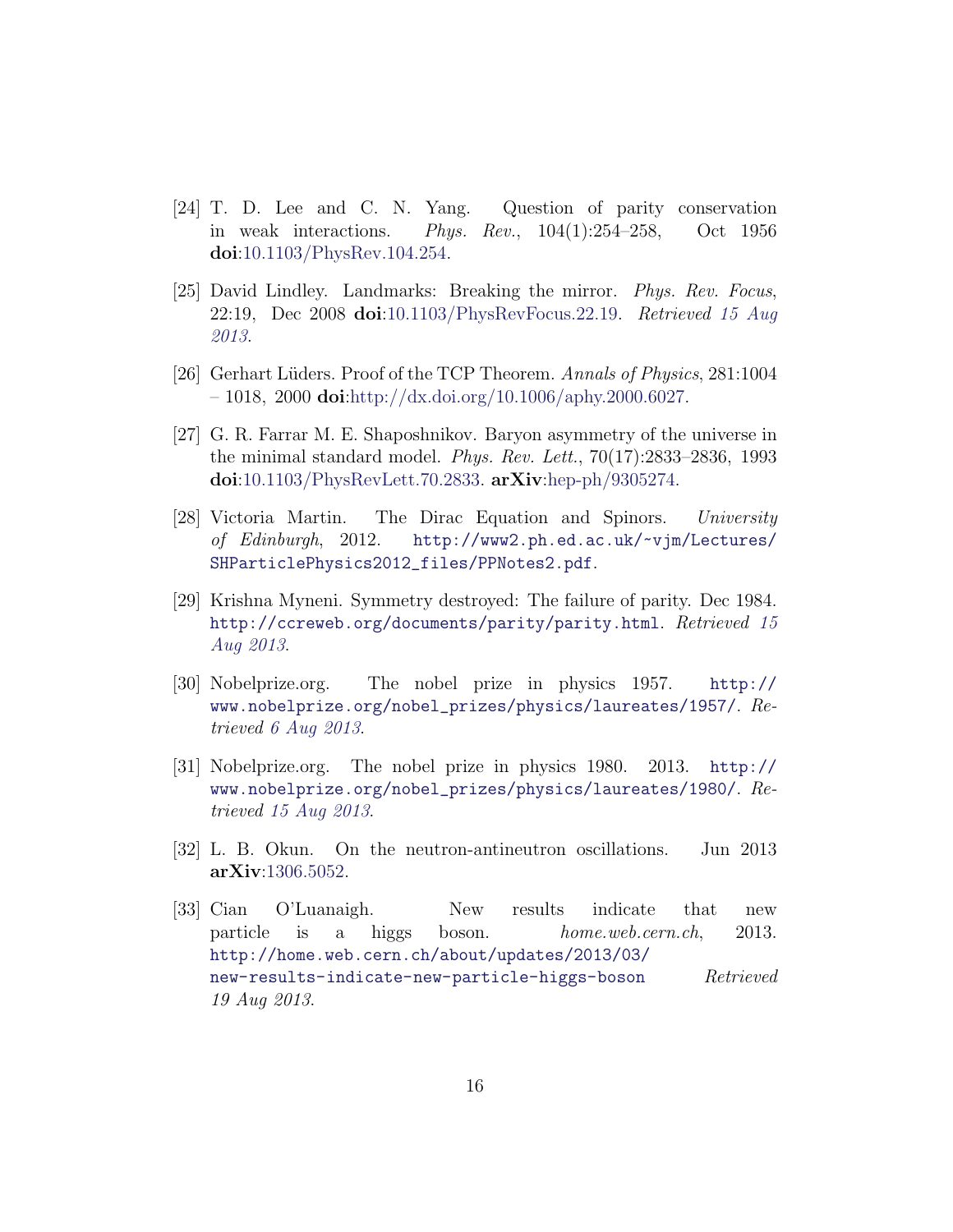- <span id="page-16-4"></span>[34] A. Pais and O. Piccioni. Note on the decay and absorption of the  $\theta^0$ . Physical Review, 100:1487–1489, Dec 1955 doi[:10.1103/PhysRev.100.1487.](http://dx.doi.org/10.1103/PhysRev.100.1487)
- <span id="page-16-8"></span>[35] R. D. Peccei and Helen R. Quinn. CP conservation in the presence of pseudoparticles. Phys. Rev. Lett., 38(25):1440–1443, Jun 1977 doi[:10.1103/PhysRevLett.38.1440.](http://dx.doi.org/10.1103/PhysRevLett.38.1440)
- [36] Donald H. Perkins. Introduction to High Energy Physics. Cambridge University Press, 4 edition, 2000.
- <span id="page-16-9"></span>[37] B. Ryden. Introduction to Cosmology. Ohio State University, Jan 2006.
- <span id="page-16-5"></span>[38] A.D. Sakharov. Violation of CP Invariance, C Asymmetry, and Baryon Asymmetry of the Universe. Pisma Zh.Eksp.Teor.Fiz., 5:32–35, 1967 doi[:10.1070/PU1991v034n05ABEH002497.](http://dx.doi.org/10.1070/PU1991v034n05ABEH002497)
- <span id="page-16-1"></span>[39] J. J. Sakurai. Modern Quantum Mechanics (Revised Edition). Addison Wesley, September 1993.
- <span id="page-16-7"></span>[40] William Seager. Natural Fabrications. Springer, 2012. [http://www.](http://www.springer.com/physics/complexity/book/978-3-642-29598-0) [springer.com/physics/complexity/book/978-3-642-29598-0](http://www.springer.com/physics/complexity/book/978-3-642-29598-0).
- <span id="page-16-2"></span>[41] E. C. G. Sudarshan and R. E. Marshak. Chirality Invariance and the Universal Fermi Interaction. Phys. Rev., 109(5):1860–1862, Mar 1958 doi[:10.1103/PhysRev.109.1860.2.](http://dx.doi.org/10.1103/PhysRev.109.1860.2)
- <span id="page-16-3"></span>[42] J. Suhonen. From Nucleons to Nucleus: Concepts of Microscopic Nuclear Theory. Theoretical and Mathematical Physics. Springer, London, 2007.
- [43] F. Tanedo. Helicity, chirality, mass, and the higgs. Quantum Diaries, Jun 2011. [http://www.quantumdiaries.org/2011/06/19/](http://www.quantumdiaries.org/2011/06/19/helicity-chirality-mass-and-the-higgs/) [helicity-chirality-mass-and-the-higgs/](http://www.quantumdiaries.org/2011/06/19/helicity-chirality-mass-and-the-higgs/). Retrieved [15 Aug 2013](http://web.archive.org/web/20130403191203/http://www.quantumdiaries.org/2011/06/19/helicity-chirality-mass-and-the-higgs/).
- <span id="page-16-0"></span>[44] Ele <the.minouette>. Mme. wu and the violation of parity, Oct 2011. [http://www.flickr.com/photos/22611996@N02/6219132038/](http://www.flickr.com/photos/22611996@N02/6219132038/in/photostream/) [in/photostream/](http://www.flickr.com/photos/22611996@N02/6219132038/in/photostream/). Retrieved 15 Aug 2013.
- <span id="page-16-6"></span>[45] FT2 (<http://en.wikipedia.org/wiki/User:FT2>). Spontaneous symmetry breaking (explanatory diagram), Dec 2012. [http://en.wikipedia.org/wiki/File:Spontaneous\\_symmetry\\_](http://en.wikipedia.org/wiki/File:Spontaneous_symmetry_breaking_%28explanatory_diagram%29.png) [breaking\\_%28explanatory\\_diagram%29.png](http://en.wikipedia.org/wiki/File:Spontaneous_symmetry_breaking_%28explanatory_diagram%29.png).